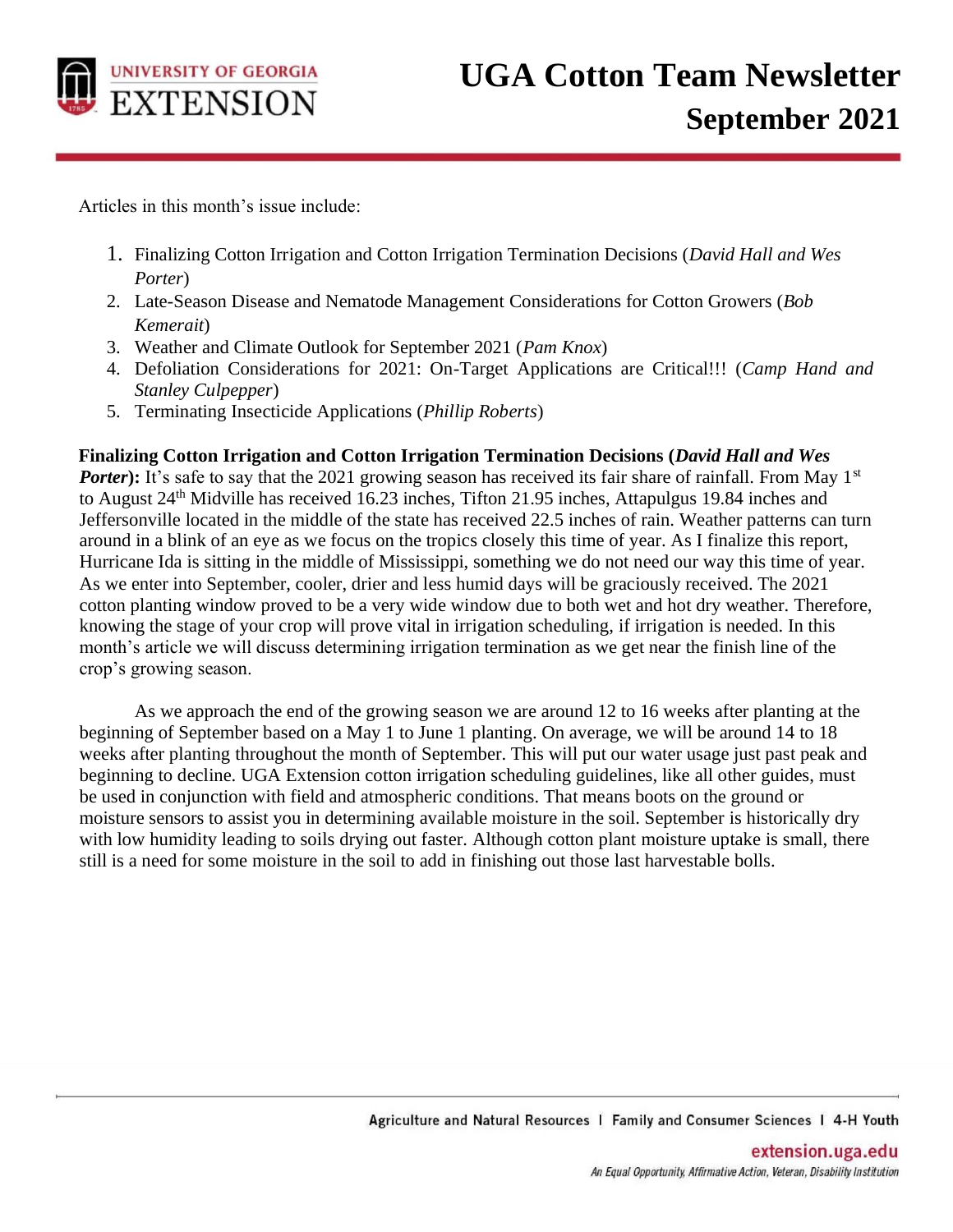| <b>Growth Stage</b>                              | <b>DAP</b>  | <b>Weeks</b> after<br>Planting | Inches/Week | Inches/Day                                        |                                    |
|--------------------------------------------------|-------------|--------------------------------|-------------|---------------------------------------------------|------------------------------------|
| <b>Emergence</b>                                 | $1 - 7$     | $\mathbf{1}$                   | 0.04        | 0.01                                              |                                    |
|                                                  | $8 - 14$    | $\overline{\mathbf{c}}$        | 0.18        | 0.03                                              |                                    |
| <b>Emergence to</b>                              | $15 - 21$   | 3                              | 0.29        | 0.04                                              |                                    |
| <b>First Square</b>                              | $22 - 28$   | 4                              | 0.41        | 0.06                                              |                                    |
|                                                  | $29 - 35$   | 5                              | 0.56        | 0.08                                              |                                    |
|                                                  | $36 - 42$   | 6                              | 0.71        | 0.10                                              |                                    |
| First Square to<br><b>First Flower</b>           | $43 - 49$   | 7                              | 0.85        | 0.12                                              |                                    |
|                                                  | $50 - 56$   | 8                              | 1.08        | 0.15                                              |                                    |
|                                                  | $57 - 63$   | 9                              | 1.28        | 0.18                                              |                                    |
|                                                  | $64 - 70$   | 10                             | 147         | 0.21                                              |                                    |
|                                                  | $71 - 77$   | 11                             | 1.52        | 0.22                                              |                                    |
|                                                  | $78 - 84$   | 12                             | 1.48        | 0.21                                              | Peak Water Use                     |
| <b>First Flower to</b><br><b>First Open Boll</b> | $85 - 91$   | 13                             | 1.42        | 0.20                                              |                                    |
|                                                  | $92 - 98$   | 14                             | 1.30        | 0.19                                              |                                    |
|                                                  |             |                                |             |                                                   |                                    |
|                                                  | $106 - 112$ | 16                             | 0.88        | 0.13                                              |                                    |
|                                                  | $113 - 119$ | 17                             | 0.69        | 0.10                                              |                                    |
|                                                  | $120 - 126$ | 18                             | 0.51        | 0.07                                              | <b>Water Use Declines</b>          |
|                                                  | $127 - 133$ | 19                             | 0.35        | 0.05                                              |                                    |
| <b>First open boll</b><br>to >60% Open           |             |                                |             |                                                   |                                    |
| <b>Bolls</b>                                     | $141 - 147$ | 21                             | 0.12        | 0.02                                              |                                    |
|                                                  | $148 - 154$ | 22                             | 0.05        | 0.01                                              | Irrigation Termination is Strongly |
|                                                  | $155 - 161$ | 23                             | 0.02        | 0.00                                              | Advised                            |
| <b>Harvest</b>                                   | $162 - 168$ | 24                             | 0.00        | 0.00                                              |                                    |
|                                                  | $109 - 1/3$ | $-5$                           | 0.00        | $\overline{\mathbf{v}}\cdot\overline{\mathbf{v}}$ |                                    |

Figure 1. Seasonal cotton water usage with peak, decline and irrigation termination highlighted.

As water use declines, it is necessary to closely monitor your fields for cotton bolls that are beginning to open. UGA's official irrigation termination recommendation for cotton is at an average of 10% open boll across a field. 10 percent open is not a high number of bolls that are open to start considering irrigation termination. A plant with 12 harvestable bolls means you need to be looking at the available soil moisture if 1.2 bolls are open. September 2019 was abnormally hot and dry. Bolls were beginning to open but our available water "banked" in the soil was depleted. Due to dry soils, hot temps and long-term dry weather forecasts, one last irrigation event(s) was(were) needed to help finish the crop. The low humidity and sunny conditions helped to prevent open bolls from being damaged. We are hoping 2021 will not bring on the level of boll rot we witnessed during 2020 but the heavy dews, high humidity and plentiful rainfall are excellent conditions for it. Do not self-inflict or worsen boll rot issues if sufficient soil moisture is present. In times when an application of irrigation is needed, soak the soil sufficiently so that you can limit your irrigation events to as few as possible. Frequent small irrigation events will only exacerbate or flare boll rot. Paying attention to the long term and short-term forecast is critical in your irrigation scheduling decisions as always. The tropics have a way of surprising us with pop up storms or even hurricanes this time of year.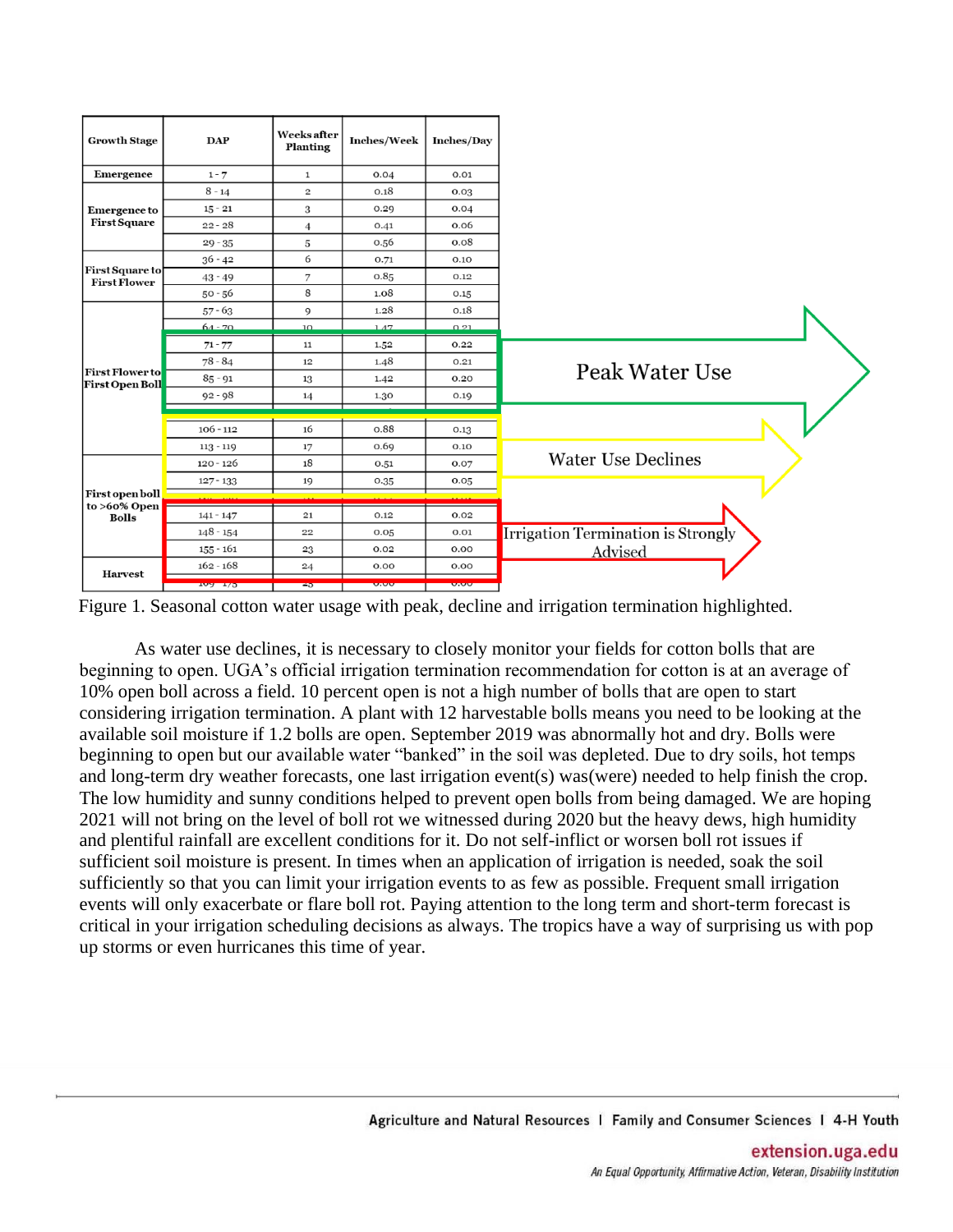

Figure 2. Boll rot picture courtesy of Dr. Bob Kemerait

Mother Nature cannot be controlled but your irrigation applications can be. Two weeks from now we could be very dry, which would be very good for reducing new boll rot instances. The main point for irrigation termination on cotton is upon reaching that 10% open boll stage, do not over irrigate and exacerbate more boll rot, observe the current and long-term weather forecast, know your soil moisture content and use good judgement on terminating irrigation. Good moisture in the soil and 10% open bolls means the end of another irrigation cotton season!

An updated boll positioning value has been produced by Jared Whitaker showing the importance of those lower and first position bolls.

| <b>Fruiting Location</b>  | <b>Value</b> |
|---------------------------|--------------|
| 1 <sup>st</sup> Positions | 72%          |
| 2 <sup>nd</sup> Positions | 18%          |
| 3 <sup>rd</sup> Positions | 5%           |
| Vegetative                | 5%           |
|                           |              |
| Nodes $\leq 10$           | 60%          |
| <b>Nodes 11-15</b>        | 31%          |
| Nodes $> 16$              | 9%           |
|                           |              |



Figure 3. Boll position and value of boll position along the cotton plant, courtesy of Jared Whitaker.

Agriculture and Natural Resources | Family and Consumer Sciences | 4-H Youth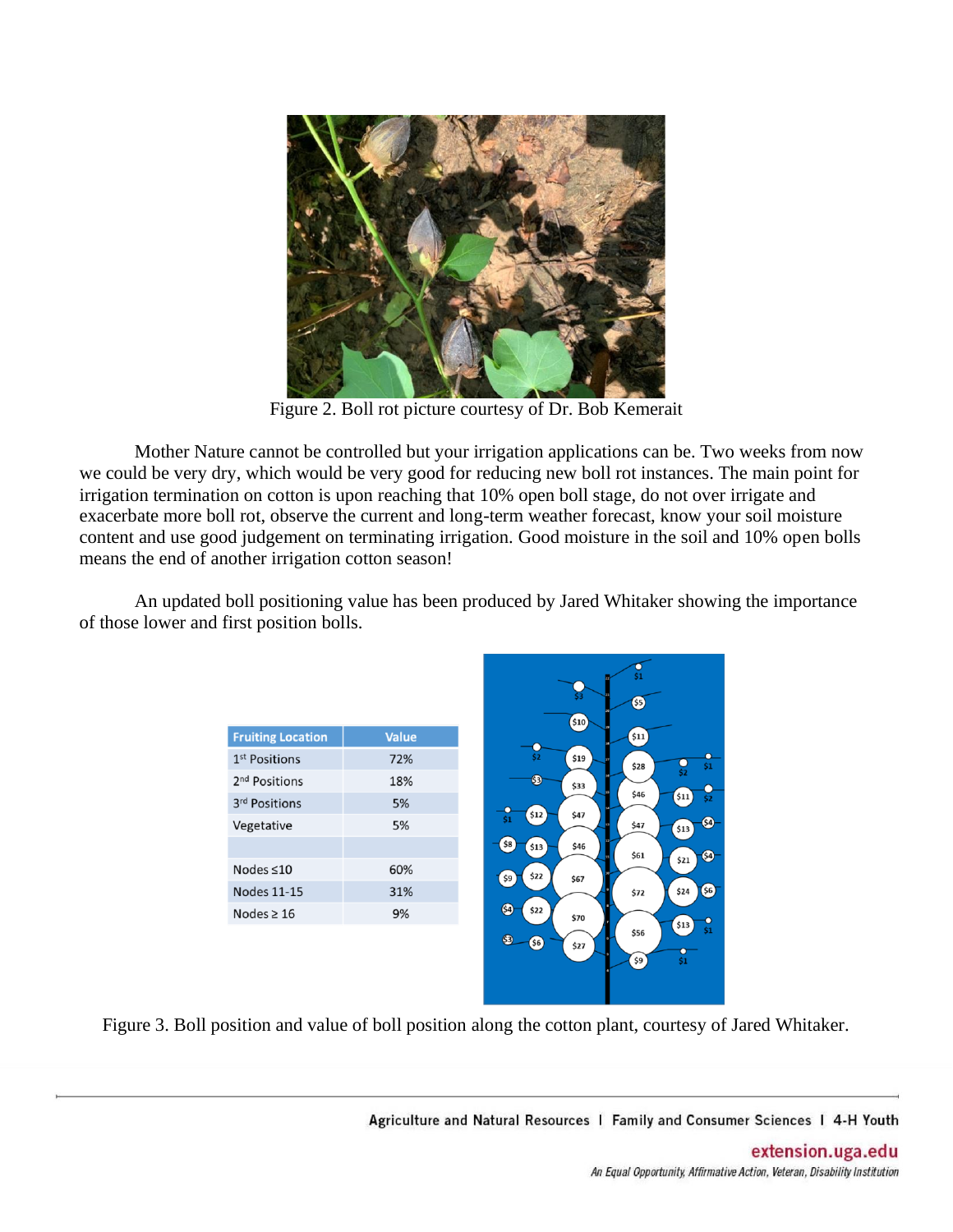This new value tree really emphasizes the importance of first setting those high dollar bolls early in the season with proper management. Nearing the end of the growing season, overwatering and irrigating your crop with a higher than 10% open boll in an effort to make young upper position low value bolls open in the top will lead to losing or damaging your most valuable bolls and reducing yield and profitability. Not to mention, those young bolls probably will not mature enough to be harvested. If you have questions about terminating irrigation make sure you reach out to your local UGA County Extension Agent.

### **Late-Season Disease and Nematode Management Considerations for Cotton Growers (***Bob Kemerait***):** With the arrival of September, cotton growers in Georgia have long anticipated the start of harvest and preparation for the final days of the season. Understandably, much of the focus now is on defoliation and in getting the cotton out of the field and to the gin. If the crop is within four weeks of defoliation, there is little need to further protect against foliar diseases; if a crop is more than a month off from defoliation, then some attention should be given to areolate mildew which may (or may not) be present.

While it will be quickly too late to further protect the 2021 crop from diseases and nematodes, there are important steps that should be taken now in preparation for the 2022 crop. Later in the season, especially while leaves are still on the cotton plants, is a good time to identify problems that have led to "weak" spots in the field, premature leaf drop, and even boll rot. While there is very little that can be done to protect a cotton crop against fungal boll rots, it is still helpful to identify the important pathogens that were responsible for the damage to the bolls and to differentiate the rots they cause from bacterial boll rot. Below are signs and symptoms to look for now in a cotton field and recommendations for next season.

1. "Weak spots" in a field, often characterized by stunted and even dead plants, are frequently associated with **plant-parasitic nematodes** (southern root-knot, reniform, Columbia lance and sting). Submitting soil samples collected directly from the root zone now, or shortly after harvest, and submitting them to a nematode diagnostic lab allows the grower to A) determine if indeed nematodes are the culprit and B) what type of nematodes are present. Such information is critical for 2022 in that it helps to determine best crop rotation, best variety choices (e.g., root-knot and/or reniform resistance) and need for nematicides. **Fusarium wilt** is also of increasing importance in Georgia and can be best assessed by collecting a soil sample for nematode analysis AND by examining the interior of the lower stem of the affected plants for characteristic "vascular" discoloration. Fusarium wilt can best be managed through crop rotation and use of an effective nematicide. Lastly, dead and dying plants occurring in spots in a field may also be caused be a disease known as "charcoal rot" caused by the fungus *Macrophomina phaseolina*. **Charcoal rot** can easily be confirmed in a disease diagnostic clinic. While there is not much that can be done to manage this disease during times of crop stress, identifying the problem can help growers avoid other treatments, such as use of nematicides, that will not help.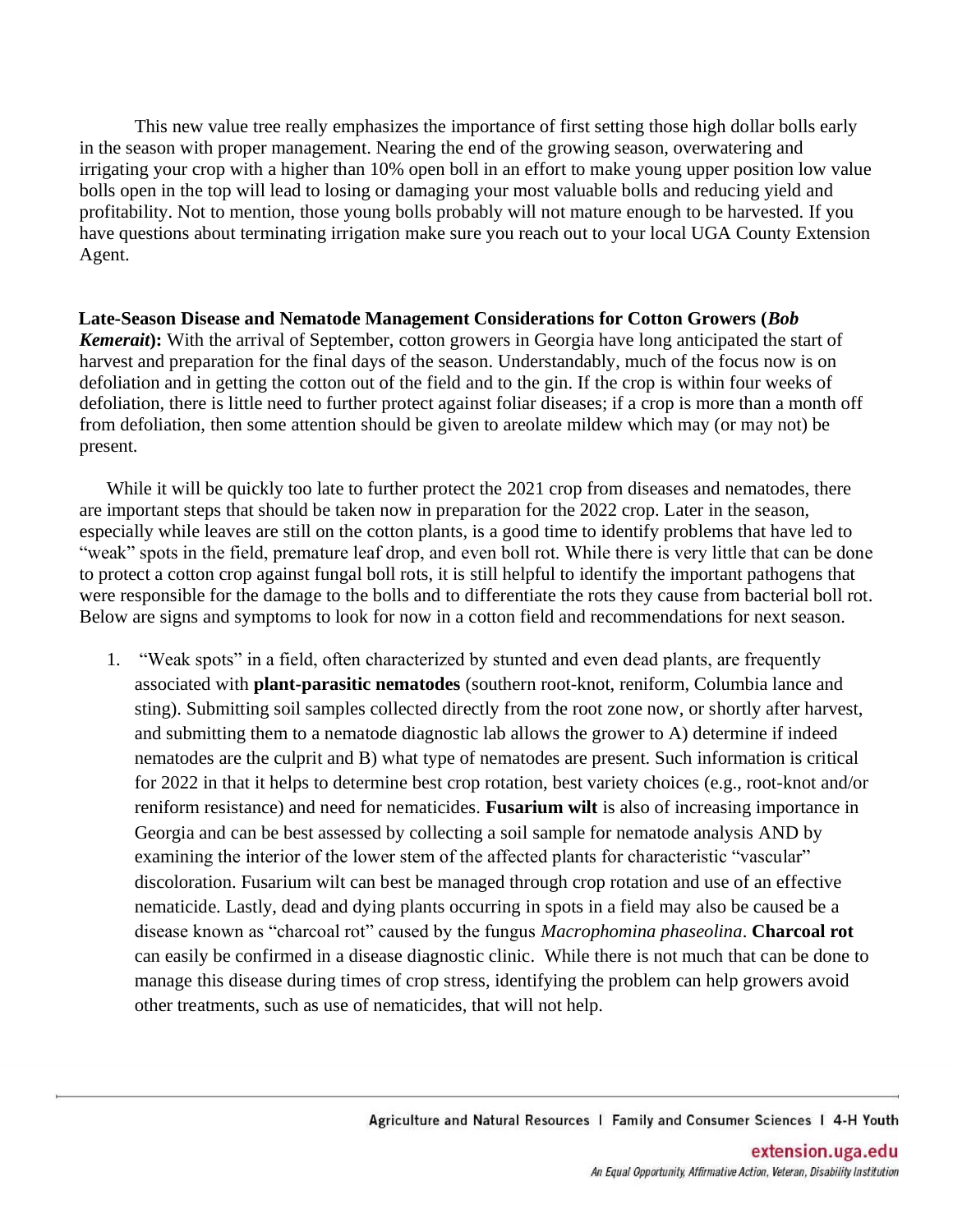- 2. Premature defoliation has been caused by several important diseases in 2021. These include target spot, areolate mildew, Stemphylium leaf spot, Cercospora leaf spot and, to a small degree, bacterial blight. Premature defoliation does not always cause a loss of yield, but these diseases can, when they occur early enough and are severe enough, can increase losses at harvest. Stemphylium and Cercospora leaf spot diseases are a direct result of insufficient nutrients IN the plants, especially potassium. They typically occur in the same spots in a field year after year. Efforts to better manage soil fertility and irrigation in those areas can reduce the risk to both diseases. Target spot and areolate mildew can both be managed with timely and judicious use of fungicides. When they occur late in the season no treatment may be needed as the defoliation is too late to affect yield and may also improve air circulation and reduce bolls rots. Growers are encouraged to identify the cause of foliar diseases in the field so that a) they can scout for them early in the 2022 season and B) so they can deploy effective and appropriate management strategies. For bacterial blight, this would be selection of resistant varieties. For fungal diseases it would be whether use of appropriate fungicides or greater attention to soil fertility issues is the key management strategy.
- 3. **Boll rots** are a challenging problem, especially when rainfall has been abundant later in the season. Boll rots are especially frustrating to farmers because there is very little that can be done to protect against them. A first step in management for 2022 is to identify the causes of boll rot in a field. If the boll rot is primarily caused by bacterial blight (*Xanthomonas citri* pv. *malvacearum*) then it is important to consider planting a resistant variety next season. Impact of all boll rots, whether caused by bacteria or fungal pathogens, can be reduced by managing the cotton crop to increase air flow and reduce humidity within the canopy and to manage insects, such as stinkbugs, that can damage the boll and allow introduction of pathogens and organisms that further rot the bolls.

Attention now to troubled spots and problems in the field may not make more cotton in 2021, but such efforts could significantly increase yields in subsequent seasons.

**Weather and Climate Outlook for September 2021 (***Pam Knox***):** The start of September brings us into the heart of the Atlantic hurricane season. It's been a busy year already, with Ida the latest to bring rain to parts of Georgia while missing others. Fortunately, the early monthly outlook does not have any storms on the immediate horizon. There is an area off the east coast of Mexico that has a 30 percent chance of developing by the end of the first week of September, but the likely path of that storm, if it does develop, is west over Mexico, so that should not be a threat to us. Tropical Storm Larry is in the eastern Atlantic now and is expected to become a major hurricane, but is predicted to swing north well before it gets close to the US and should not be a factor either. But since the peak of the season is September 10, and that only brings us halfway through the season, I expect to see more storms develop later in September or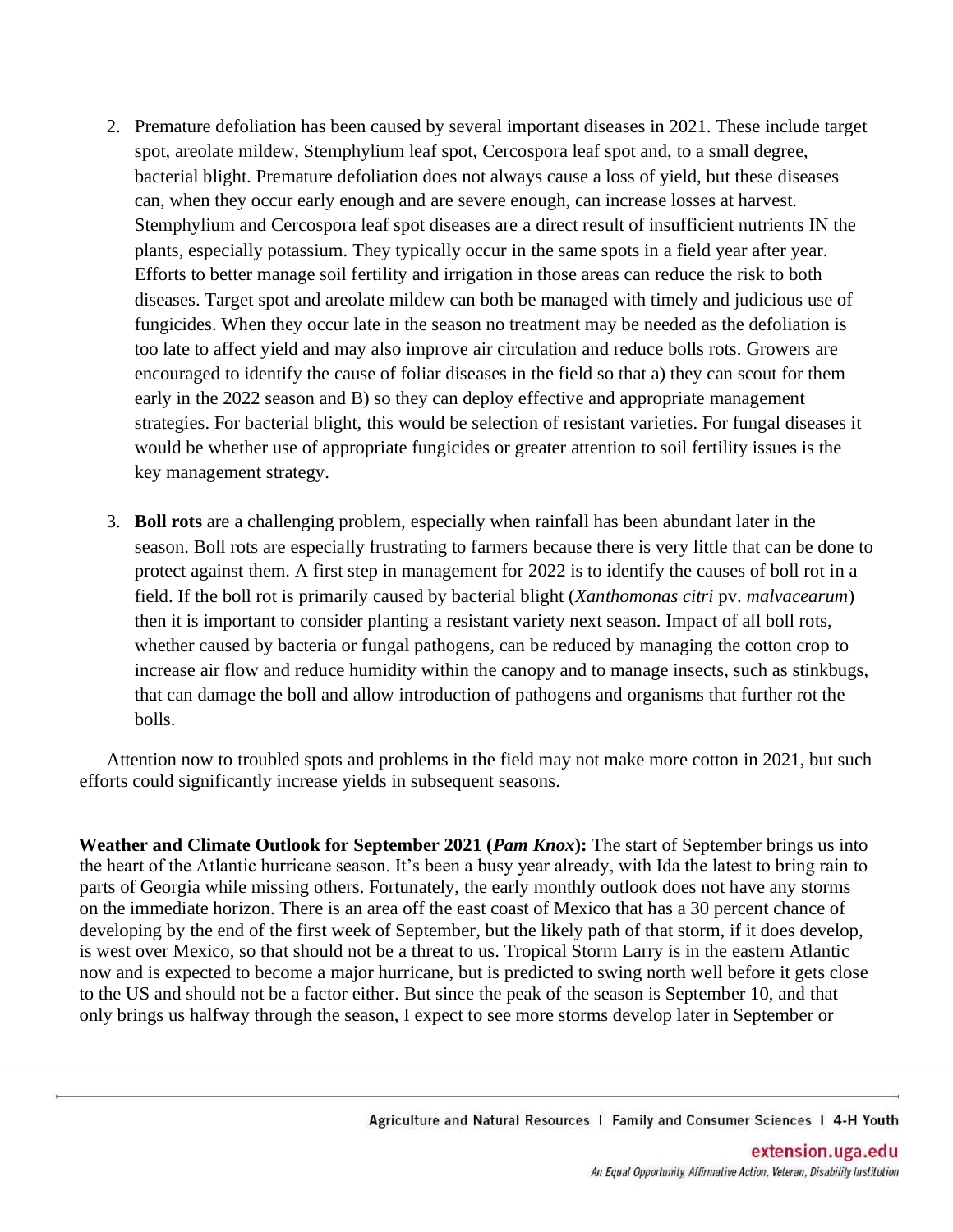October, although there is no way to know where they will go or if they will affect us. Best thing to do is keep watching in case you have to move quickly to protect your crops and equipment.

The NOAA Climate Prediction Center's latest forecast for September and beyond indicates that September could see more rain, especially in a band that stretches from the Texas Coast up to New Jersey. In large part this is being driven by the remains of Hurricane Ida, which merged with a front there and is dropping eye-opening amounts of rain in that area. Cool and dry air will move into the Southeast for the first week of September but temperature will gradually warm up over the rest of the month, although the initial forecasts keep most of the Southeast except Florida relatively dry. Of course, this depends on the tropics, but there is no way to predict specific storms that far out.

Going into winter, La Nina is expected to return by late fall and last through winter. That means statistically that we are likely to see warmer and drier conditions than usual over the winter. A recent study that I saw indicated that in the second year of a double-dip La Nina, nine out of 15 winters were warmer than average and 12 out of 15 were drier than average over most of the region.

**Defoliation Considerations for 2021: On-Target Applications are Critical!!! (***Camp Hand and Stanley Culpepper***):** It is that time of the season where people are beginning to think about defoliation. Traveling across the state recently, I observed bolls opening in some of our earlier planted crop. It has been a tough year for many, but we are beginning to see the light at the end of the tunnel.

It is definitely time to think about defoliation, and one topic that should be front and center for everyone is making on-target defoliation applications. Georgia farmers and their applicators have reduced pesticide drift complaints to the Cooperative Extension Service over 78% since 2014; this is simply remarkable and an achievement that should make us all proud. However, cotton defoliation drift remains a significant concern and one that we must collectively address if our hope is to maintain the practical use of these important products.

There are multiple factors that influence the movement of pesticides out of the treated area; several of those factors are discussed below.

#### **1. What is around my field?**

As defoliation approaches, it is important to know what is around your fields. Pay attention to surrounding crops (i.e. late planted cotton, fall vegetables) and neighboring areas (i.e. homeowners). Knowing this information can assist in multiple defoliation decisions such as when to defoliate (a day with low drift potential) and application method.

#### **2. Wind speed and direction**

Wind speed and direction are the two most important weather factors influencing spray drift. High wind speeds will move spray droplets off-target in the direction that the wind is blowing. Optimum wind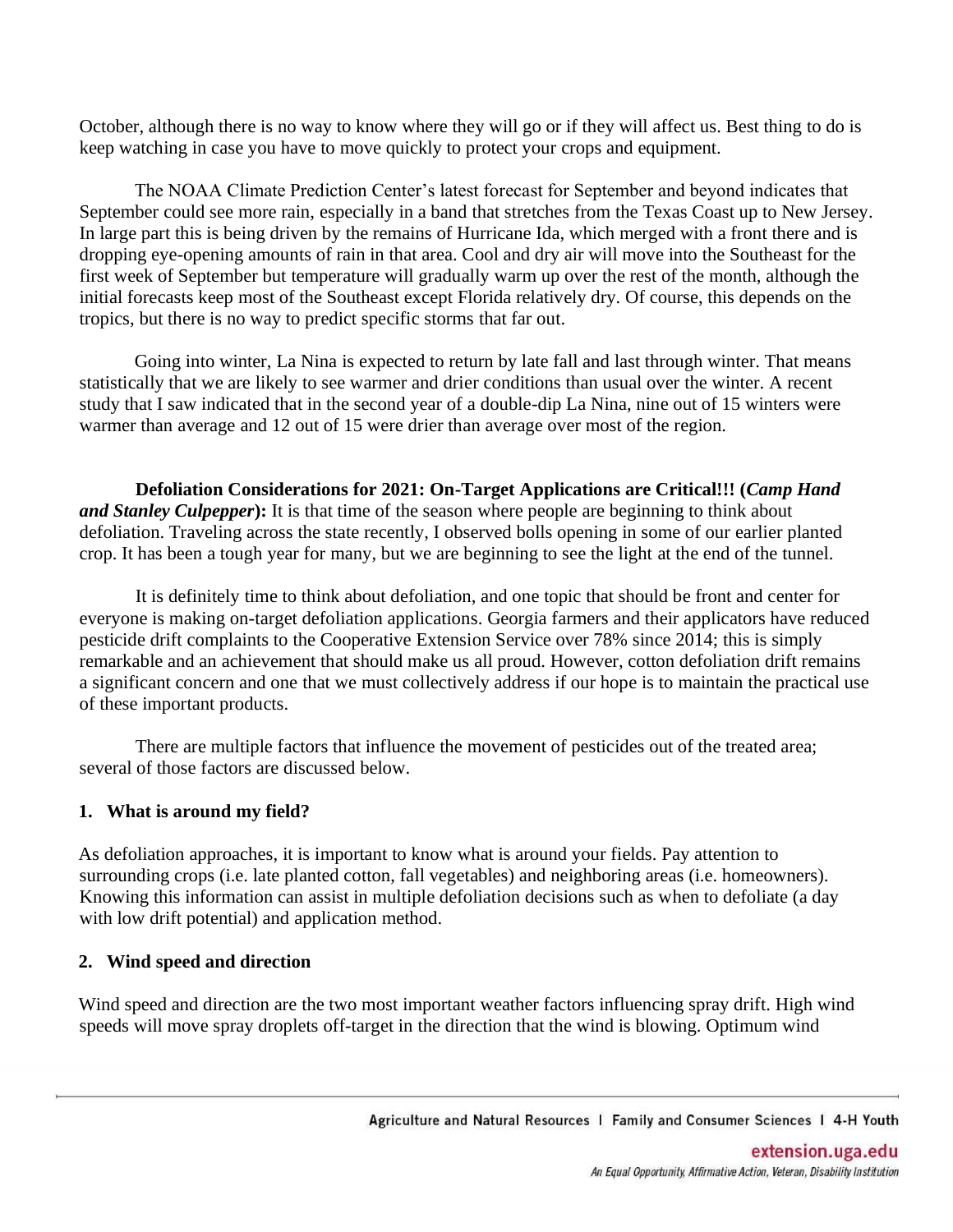speeds for any pesticide application will be between 3 to 10 miles per hour, with the optimum direction being away from a sensitive area. Examples of sensitive areas where wind speed and direction should be influential in applications are listed above.

# **3. Boom Height**

Boom height is one of the most important components to reducing spray drift thereby improving on-target applications. As boom height increases, potential particle drift increases. The ideal boom height for ground applications is 24 inches above the target (cotton plant). Of course, make sure your nozzle spacing provides proper spray pattern overlap!

## **4. Nozzle Type / Droplet Size**

Nozzle type influences droplet size, which in turn can affect the likelihood of those spray droplets to drift. If you will remember from your UPW training, smaller droplets remain in the air for a longer period of time making them more vulnerable to move off-target. Although larger droplets are less likely to drift, many growers have questioned the efficacy of these larger droplets as it pertains to defoliation (along with other applications). A study conducted across the cotton belt demonstrated that sprayer output was far more important than nozzle type, meaning that regardless of nozzle type higher sprayer output resulted in greater defoliation. Dr. Guy Collins at North Carolina State University shared the data in the graph below, which shows defoliation three weeks after treatment as impacted by droplet size (small vs. large) and sprayer output. In this situation, Prep, Folex, and Dropp were the defoliants applied. A nozzle that produces small droplets would be a hollow cone nozzle, with larger droplets being produced from an air induction nozzle (i.e. auxin nozzles).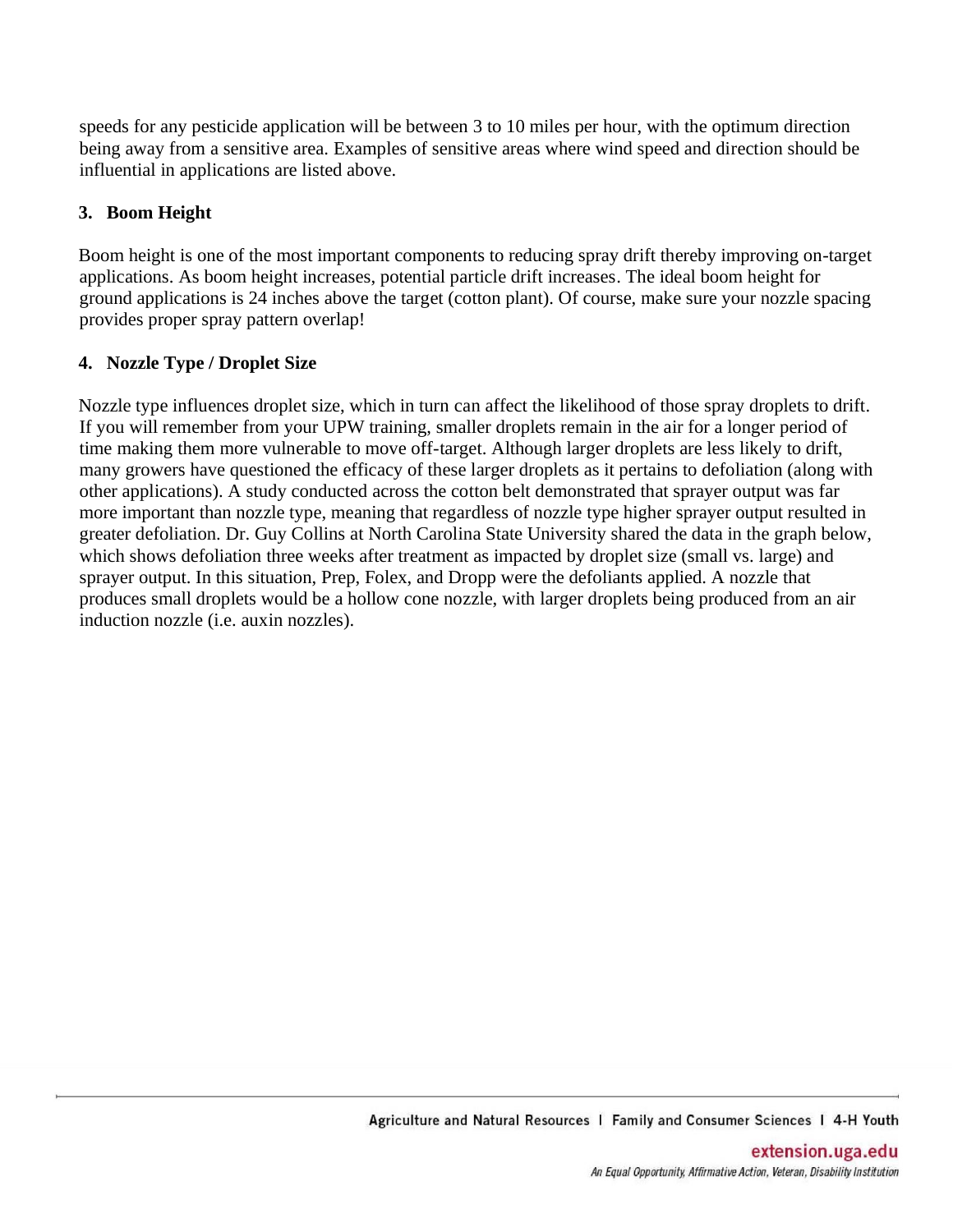

**Sprayer Output** 

Thus, effective defoliation can occur with larger droplets, but sprayer output must be in the 15 to 20 GPA range! Although applying more water per acre may take a little more time, if it helps us make ontarget defoliant applications, particularly in sensitive areas, then it will be worth it in regards to long-term farm sustainability.

Since the auxin technologies were commercialized in cotton and soybean, Georgia growers have consistently proven to be some of the best in the country at making on-target herbicide applications. Let's take the lessons we have learned over the past few years, use them when applying defoliants, and reduce the number of drift complaints related to cotton defoliation. As always, if anyone has any questions related to this or anything else, please contact your local UGA Extension agent. They, along with myself and the other specialists, are here to help.

**Terminating Insecticide Applications (***Phillip Roberts***):** The decision to terminate insect controls can be challenging in some fields but a few basic considerations will assist in that decision. When evaluating a